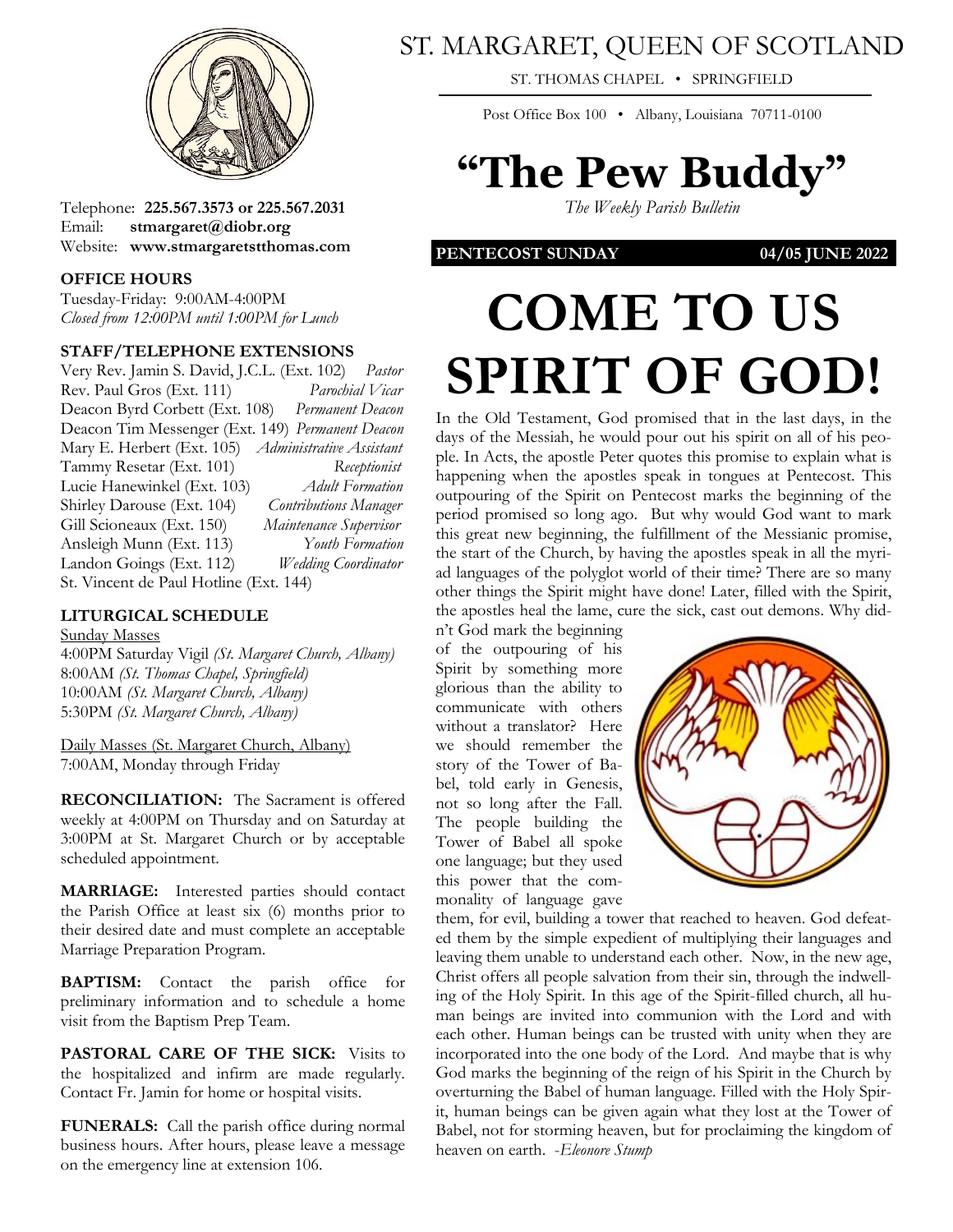## **Events Around the Parish**

**ST. MARGARET WELCOMES DEACON JOSEPH BRESOWAR** We welcome Deacon Joseph to our parish from June through October 2022! Here's a little introduction from him so you might get to know him:

*Hello everyone! My name is Joseph Bresowar, and let me first say how excited I am to be with all of you for a few months, beginning this June. God has truly blessed me in many ways, particularly in my formation at the seminary as I prepare to be ordained into His Priesthood. I look forward to sharing my gifts and experiences with the people of St. Margaret and St. Thomas, and to learn from you how to be a better servant and one day shepherd of souls. A bit about me first. I grew up in Gonzales, not far down the road, and was* 



## **YUMMY FOR YOUR TUMMY**

Come and grow in community while getting to know your fellow parishioners! Mark your calendars for this month's "Yummy for Your Tummy." The theme will be "Pizza on the Padre" and will be held in the Parish Hall on **Saturday, 11 June 2022** at **5:00PM**. "The Padres" will provide the pizza if you can bring dessert! Join us for food, fun and fellowship.

## **FREE ADOPTION SEMINAR**

Interested in adopting, but don't know where to start? Catholic Charities of the Diocese of Baton Rouge is hosting a free virtual Adoption Matters Seminar on **Tuesday, 14 June 2022** at **6:00PM**. Led by adoption experts, learn how you can navigate your way through a successful adoption journey. Registration is required. Visit adoptbatonrouge.com/events to learn more and to show how much you respect the dignity of all human life!



## **PLEASE PRAY FOR THESE MEMBERS OF OUR COMMUNITY**

Vincent Alfano, Maurice Armagnac, Peggy Barringer, George Bates, Batty Family, Cindy Brasington, Nancy Campeaux, Pauline Cannon, Vincent Catalanatto, Amber Stilley Cocchiola, Alan Cutrer, Frances Dantin, Hattie Davis, Amanda Degenhardt, Irene DeMars, Shelli Domiano, Sr. June Engelbrecht, Sal Faldetta, Elise "Breezy" Fischer, Hayes Gauley, Wendy Gill, Frank Goelz, Tommy Hebert, Mary E. Herbert, Patty Hubert, Deanna Kennedy, Dee Keslick, Kansas Johnson, Stephanie Kippers, Lebowitz Family, Christopher Letendre, Stephanie Livingston, Pat Tucker Lobue, Gregg Mader, Payton Mangipano, Fr. Jerry Martin, Cynthia Martinez, Jessica Miller, Fay Murray, Rose Mary Novak, Vickie Ortego,



Lydia Palisi, Frank Parrino, Terry Parrino, Wayne & Polly Pepitone, Pete Pfiffner, Carl & Jackie Rabalais, Ronnie Randazzo, Adam Robert, Sr., Jason Rochelle, Dutch Schilling, Kayla Sharp, Alexis Sterling, Brittany Stilley, Joe Stolf, Jason Summers, Annie Tallia, Liz Varnado, Joe Vilardo, Brent J. Waguespack, Sr., Dolores Wheat, Robert Wheat and Family, Gabby Young, those in the Armed Services and law enforcement, and all who are in need of our prayers.

**Want to add someone to the prayer list?** Call the parish office for more information. **Want our parishioners to pray for your intentions?** Contact Rose Mary Novak at 985.507.7487.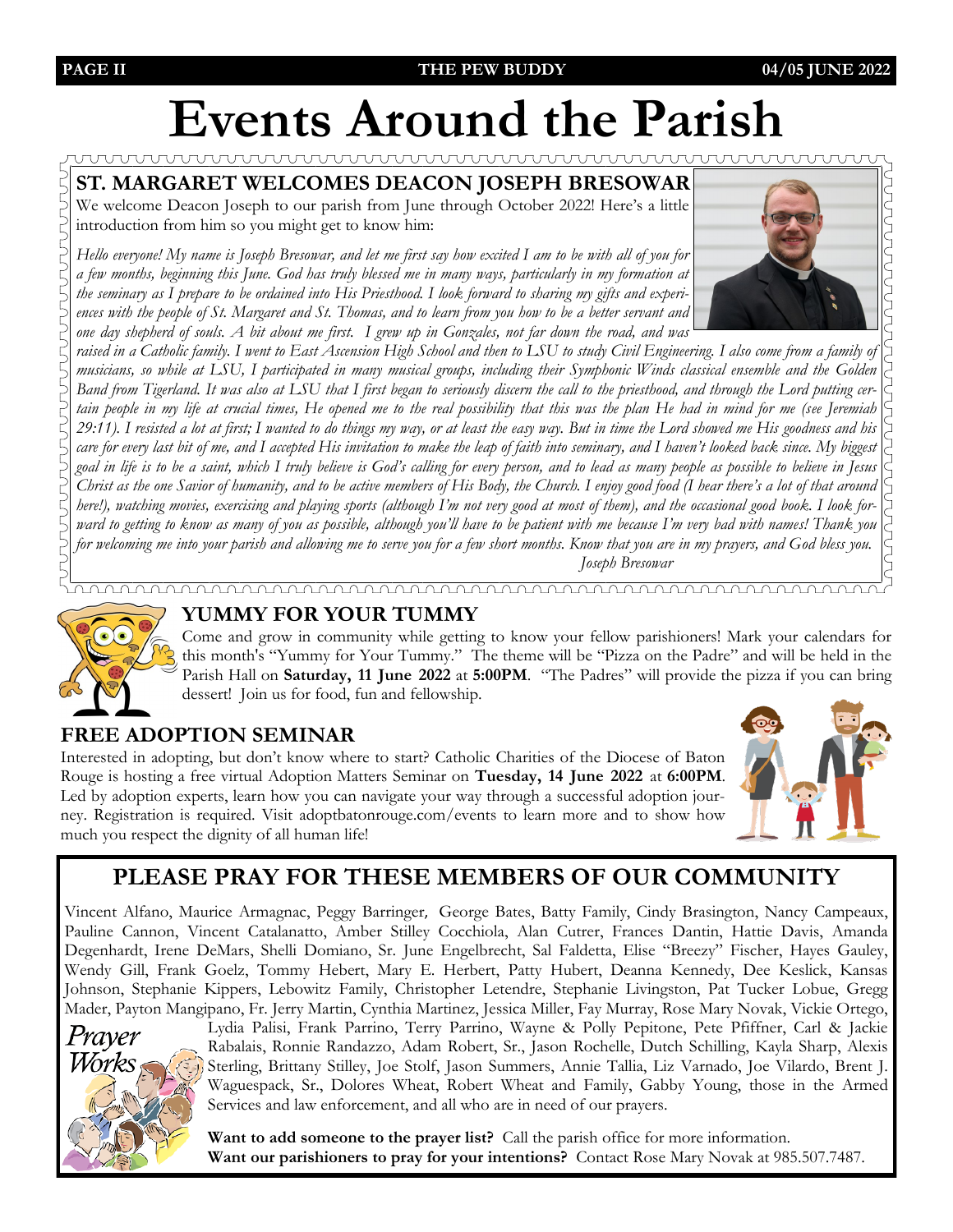PAGE III **THE PEW BUDDY** 04/05 JUNE 2022

## **MASS INTENTIONS**

*Pentecost Sunday — 04/05 June 2022*

4:00PM Vigil **Sarah Bankston** *(By the Class of 1954)* **Joe Lobue** *(By His Wife, Pat)* Sat., 04 June **Philip Brabham** *(By Lydia Brabham & Family)* **Alfred Martin** *(By Cathy & Joe Vilardo)* St. Margaret **Karen Chemay** *(By Mark Chemay)* **Rickye Messer** *(By Barbara & Kenny Sherman)* **Joe Gaeta, Sr.** *(By Cathy Huckabee)* **Sue Novak** *(By Jim*  $\breve{\infty}$  *Family)* **Fred Gauthier** *(By Rose Gauthier)* **June Koles Olah** *(By JuJu's Bunch)* **Ricky Genre** *(By Mary Ann*  $\dot{\mathcal{O}}$  *Family)* **Lynette Pfiffner** *(By Pete Pfiffner*  $\dot{\mathcal{O}}$  *Family)* **Kathleen Hubbard** *(By Cathy*  $\breve{\infty}$  *Joe Vilardo)* **Peter J. & Elizabeth Pfiffner** *(By Pete Pfiffner*  $\breve{\infty}$  *Family)* **Mary, William & Joe L. Juhasz** *(By the Family)* **Adam Pritchard** *(By Cathy & Joe Vilardo)* **Francis Kronlage** *(By Alberta & Family)* **Velma Scallan** *(By Rose Gauthier)* **Vernon & Dorothy Landry** *(By Pete Pfiffner & Family)* **Anne Sherman** *(By Kenny & Barbara Sherman)* **Roy & Ada LeBlanc** *(By Alex & Royanne Kropog)* **Paul Sziszak, Jr.** *(By Chuck & Sandy Raborn)* **Irene M. Leon** *(By Tommy & Mona Watkins)* **Helen Tallia** *(By Virginia LaMonica)* **Ray J. Louviere** *(By Kenny & Barbara Sherman)*

**Homer Gaspard** *(By the Family)* **Dr. William T. O'Brien, III** *(By Kenny & Barbara Sherman)* 

Beverly Rose Cunningham Dominique *(By Mr. & Mrs. Donald Soignet)* 

8:00AM **Jerry Adamcewicz** *(By the Family)* **John LaGrange** *(By Edie & Family)* Sun., 05 June **Pauline Frisbie** *(By Marie & Bill Prokop)* **Charlie Martin** *(By Susan & Family)* St. Thomas **Cynthia Kropog** *(By Julius Kropog)* **Joan McKinney** *(By Brenda Bailey)*

10:00AM **Missa Pro Populo** 5:30PM **Eric Navarre** St. Margaret **(The Mass for All Parishioners)** St. Margaret *(By George & Kim Navarre)* 

Mon., 06 June (7:00AM) Tue., 07 June (7:00AM) Wed., 08 June (7:00AM)<br>
Mary, Mother of the Church (M) Weekday in Ordinary Time Weekday in Ordinary Time *Mary, Mother of the Church (M) Weekday in Ordinary Time Weekday in Ordinary Time* **Anna & Paula Distefano Kristen Miller Carlo LaPuma**

Thu., 09 June (7:00 AM) Fri., 10 June (7:00 AM) *Weekday in Ordinary Time Weekday in Ordinary Time* **Eric Navarre Adam Mocsary** *(By George & Kim Navarre) (By St. Margaret Parishioners)*

*(By Joe Distefano) (By George & Kim Navarre) (By His Mom, Virginia LaMonica)*

The Sanctuary Lamp at St. Margaret this week is given in memory of **Pauline Frisbie** by the Family**.**



## **WALKING WITH MOMS IN NEED**

Our Respect Life Ministry is soon to provide another opportunity to serve! A new initiative called "Walking with Moms in Need" will be introduced to our parish to accompany pregnant women in need. As Pope Francis reminds us, our parishes need to be "islands of mercy in the midst of the sea of indifference." This initiative is inspired by St. John Paul II's to assess our efforts in building a culture of life, and the Respect Life Ministry's intention is to increase our outreach to pregnant women and parenting women facing difficulties. All parishioners are invited to a meeting on **Saturday, 25 June** 

**2022** at **5:00PM** (after the 4:00pm Mass) in the St. Margaret Room of the Hall of Saints. There will be refreshments and finger foods for your enjoyment as we discuss this new opportunity. Throughout the Easter season, Fr. Jamin and Fr. Paul have been telling us all that we are people of the Light. This could be the opportunity for you to shine your Light. Please come and join us for what could be a life changing experience!

## **PARISH OFFICE CLOSED**

The Parish Office will be closed on **Wednesday, 08 June 2022** from **9:00AM to 1:00PM** for our monthly Staff Meeting. Please take care of any business you may have before or after this time! Thanks for your consideration!





*The Most Holy Trinity —11/12 June 2022* **Proverbs 8:22-31, 166; Romans 5:1-5; John 16:12-15**